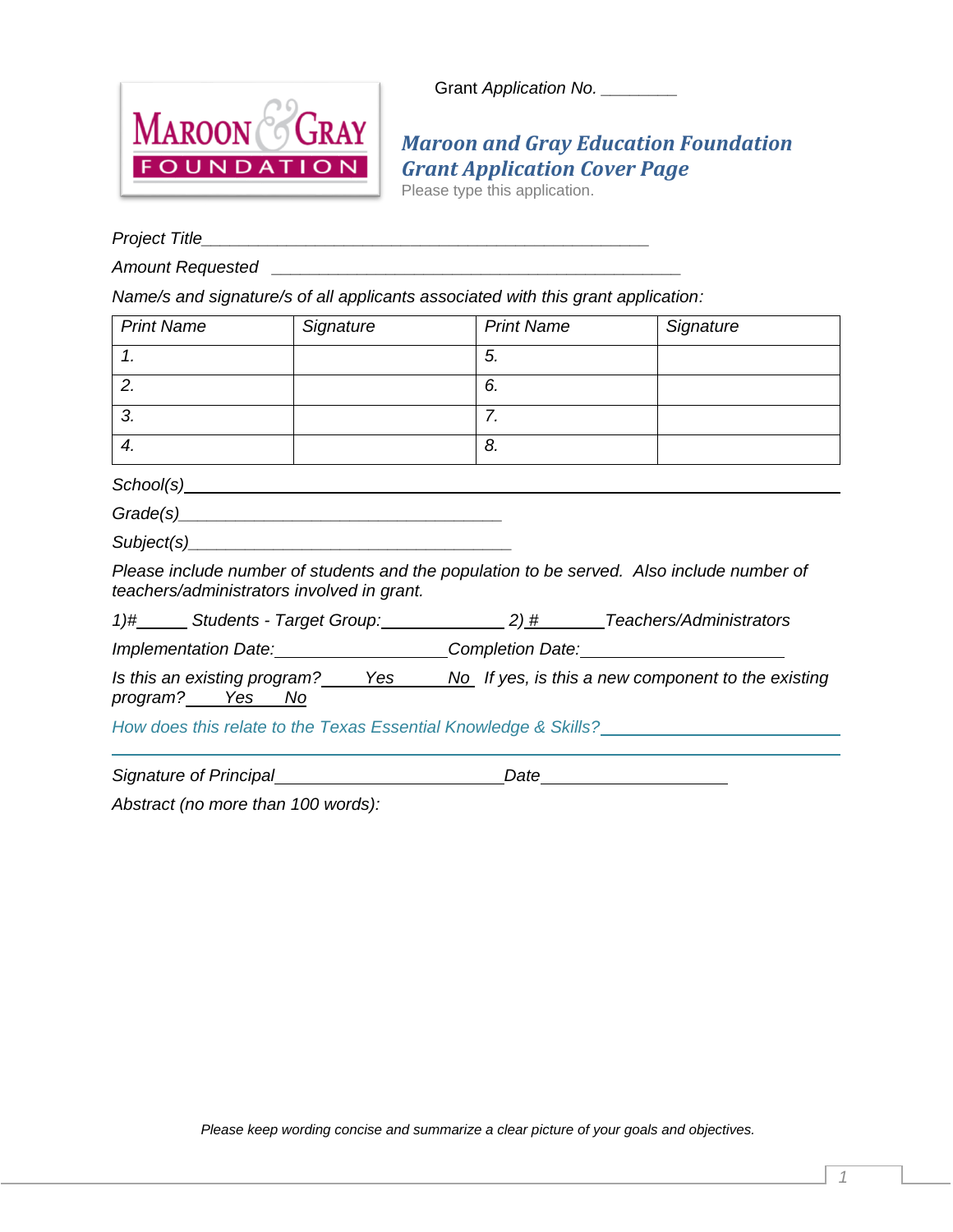

*Maroon and Gray Education Foundation*

*Grants for Innovative and Creative Learning Application*

*Project Title\_\_\_\_\_\_\_\_\_\_\_\_\_\_\_\_\_\_\_\_\_\_\_\_\_\_\_\_\_\_\_\_\_\_\_\_\_\_\_\_\_\_\_\_\_\_\_*

*Purpose: (Expectation of outcomes in general terms)*

*Rationale: (Relevance to your campus plan)*

*Objectives: (Objectives must be measurable in terms of student behavior or performance)*

*Tell us how this grant is innovative: (If this is an existing program what new components are added?)*

*Please keep wording concise and summarize a clear picture of your goals and objectives.*